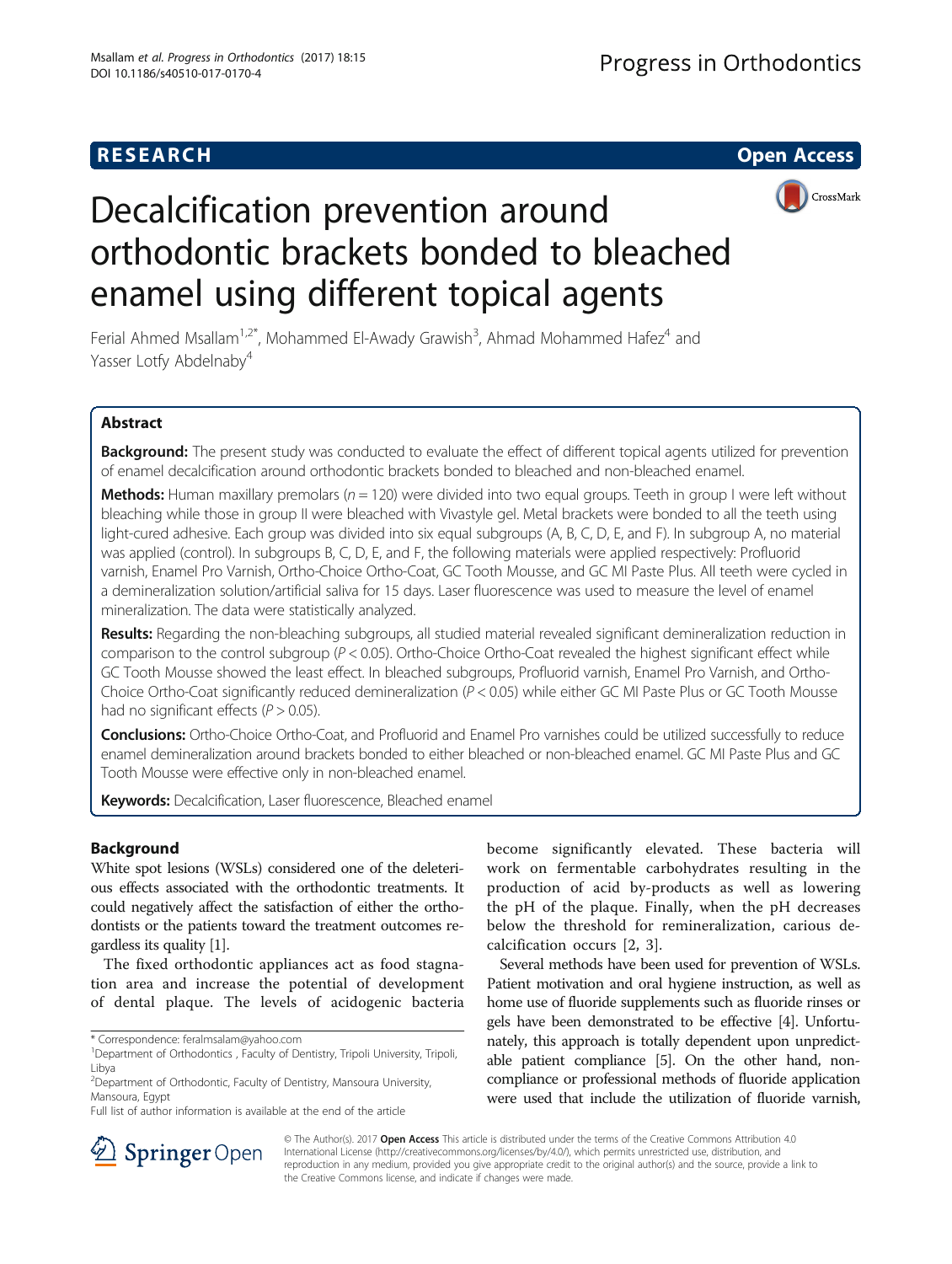sealant or coat, fluoride-released adhesive, and fluoridereleased elastomeric [\[6](#page-5-0)–[8](#page-5-0)]. However, this approach requires complex operative procedures.

Many types of fluoride varnishes of different compositions and concentrations were developed. Sodium fluoride (NaF) varnish is one of the common fluoride varnishes [[9\]](#page-5-0). Its action depends on the formation of calcium fluoride  $(CaF<sub>2</sub>)$ . In addition, it provides fluoride reservoir on the enamel surface against cariogenic acid attacks over a longer period of time [\[10\]](#page-5-0). NaF varnish was modified to incorporate amorphous calcium phosphate (ACP) formula. Unlike the former one, it delivers ACP to enamel to encourage the formation of hydroxyapatite (HAP) to enhance remineralization and thus prevents the loss of enamel due to demineralization [[11](#page-5-0)]. On the other hand, fluoride-releasing, light-cured resin coat have additional advantages as they form a mechanical barrier between plaque and the enamel surface under and around orthodontic brackets which can be added before or after bracket bonding [\[12\]](#page-5-0).

Another remineralization innovations derived from milk casein are casein phosphopeptide-stabilized amorphous calcium phosphate complexes (CPP-ACP) and casein phosphopeptide amorphous calcium phosphate with fluoride (CPP-ACFP). The main benefits of these materials attributed to their ability to localize at tooth surface and incorporate into supragingival plaque to provide bioavailable calcium (Ca) and phosphate (P) ions where they are most needed [\[13](#page-5-0), [14](#page-5-0)].

Bleaching agents in varying concentrations have been used to achieve rapid esthetic results. Hydrogen peroxide and carbamide peroxide have been used successfully for many years to achieve lighter and more desirable tooth color [\[15, 16\]](#page-5-0). However, several deleterious effects of bleaching on enamel were reported. Among those effects are changes in micro hardness, changes in surface roughness, presence of porosities, alteration of Ca/P ratio, reduction in fracture toughness, erosion, and formation of depressions [[17](#page-5-0)]. Therefore, it could be considered as a predisposing factor to WSLs formation around orthodontic brackets.

To the best of our knowledge, the previous studies focused mainly on the effect of bleaching on enamel surface roughness and the bond strength of orthodontic brackets [[15](#page-5-0)–[17](#page-5-0)]. In the orthodontic practice, little and insufficient data were found regarding the effect of bleaching on either enamel decalcification or the efficacy of the topical agents utilized for decalcification prevention of bleached enamel. Therefore, the present study was conducted to evaluate and compare five different topical agents utilized for prevention of demineralization around orthodontic brackets bonded to bleached and non-bleached enamel surfaces. The research null hypothesis was that no effect of bleaching on enamel decalcification and that no difference between the different

topical agents on prevention of enamel decalcification around orthodontic brackets.

#### Methods

One hundred and twenty recently extracted human maxillary premolars were utilized in this study. The sample size was estimated by G\*Power (version 3.0.10, Kiel University, Germany). Assuming type I statistical error of 5% and two-tailed statistical test, this study was designed to have a power of 90% based on previous study [[18\]](#page-5-0). The calculated sample size was 10 teeth per subgroup.

The teeth were selected according to the following criteria: intact buccal enamel surface, no extraction damage or pitting and cracks and free of caries, dental fluorosis, and other hypomineralized lesions. Investigating the buccal surface was done with the aid of eye loupes  $\times$ 6 magnification (Univet, Italy). All teeth were washed with tap water and stored in 0.1% thymol solution. The teeth were randomly divided into two main equal groups. Group I ( $n = 60$ ) was left without bleaching and group II ( $n = 60$ ) was subjected to bleaching with 30% carbamide peroxide gel (Vivastyle, Ivoclar Vivadent AG, Schaan/Liechtenstein, USA), according to manufacturer's instructions. At first, the enamel surfaces were cleaned with non-fluoridated pumice and rubber cup connected to low-speed hand piece for 10 s. The carfaces for 30 min and repeated for 3 days. After bleaching, the teeth were rinsed with tap water. Finally, fluoride (Fluor protector, Ivoclar Vivadent AG, Schaan/Liechtenstein, USA) was applied for 10 min.

Metal brackets (NANDA, Ortho Organizers, CA, USA) were bonded to the buccal surfaces of all teeth. The buccal enamel area subjected to etching and bonding procedures was equal and standard in all teeth. The enamel was etched for 30 s with 37% phosphoric acid gel (Super Etch, SDI Limited, Bayswater, Australia), rinsed with water for 10 s and dried with air for 5 s. Transbond XT primer (3M Unitek, CA, USA) was applied to the etched enamel. Transbond XT adhesive (3M Unitek) was placed on the bracket base. The brackets were positioned on the correct position with firm pressure and excess composite was removed. Finally, the adhesive was light cured for 20 s.

Then, the teeth in either group were subdivided into equal six subgroups (A, B, C, D, E, and F) according to the materials utilized for prevention of enamel decalcification. All the materials were used according to manufacturer's instructions.

Subgroup A: no material was applied (control).

Subgroup B: 5% NaF varnish (Profluorid varnish, VOCO GmbH, Cuxhaven, Germany) was applied on the labial surfaces around the brackets. Then, the teeth were leaved to dry for 5 min.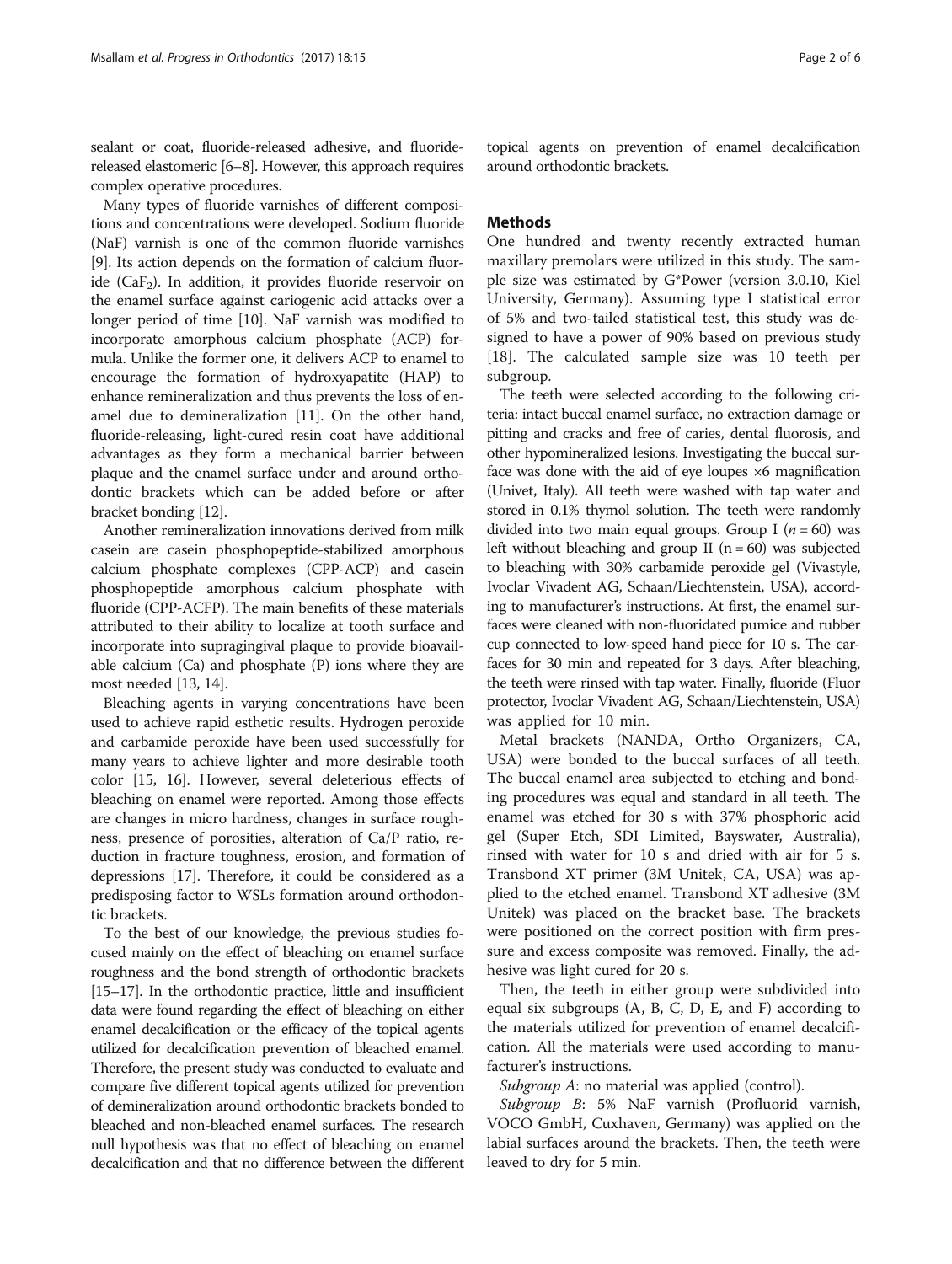<span id="page-2-0"></span>Subgroup C: 5% NaF-ACP varnish (Enamel Pro Varnish, Premier dental, PA, USA). The varnish was applied as in group B.

Subgroup D: fluoride-releasing, light-cured resin coat (Ortho-Choice Ortho-Coat, Pulpdent, Watertown, MA, USA) was applied. The coat was light-cured for 20 seconds.

Subgroup E: CPP-ACP (GC Tooth Mousse, GC Corp, Tokyo, Japan) was painted and left for 3 min undisturbed. Then, it was removed by cotton roll and allowed to dry for extra 2 min. Finally, the remaining residue was washed with tap water. These procedures were repeated daily.

Subgroup F: the same procedures were done as in subgroup E except CPP-ACFP (GC MI Paste plus, GC Corp, Tokyo, Japan) was applied instead of casein phosphopeptide amorphous calcium phosphate complex.

All teeth were cycled in a demineralization solution and artificial saliva for 15 days [\[18\]](#page-5-0). The teeth were immersed in the demineralizing solution (calcium nitrate 0.4723 g, potassium dihydrogen phosphate 0.2722 g, acetic acid 4.5083 g) for 8 h/day [\[19\]](#page-5-0). Then, the teeth were rinsed with tap water and putted in artificial saliva solution (sodium azide 0.75 g, potassium monohydrogen phosphate 0.804 g, sodium chloride 1.02 g, calcium chloride 0.166 g, magnesium chloride 0.059 g) for 30 min [\[20\]](#page-5-0). Each tooth was cleaned by using electronic dental brush (Oral-B, Braun GmbH, Germany) and Crest cavity protection toothpaste (1450 ppm F) for 2 s. Again, all teeth were rinsed with water and placed in the artificial saliva for approximately 15 h until the cycle was repeated.

Laser fluorescence device (Kavo DIAGNOdent pen, Kavo, Germany) was used to measure the level of mineralization of the enamel surfaces around the brackets. Measurements were taken before application of the materials utilized for prevention of enamel decalcification and after cycling in the demineralization solution and artificial saliva. At first, the laser device was calibrated against the device own ceramic standard to ensure an accurate reading. Then, measurements were obtained on the buccal surfaces 1 mm away and opposite the center of the mesial, distal, gingival, and occlusal borders of the brackets. The laser device gives readings from 0 to 99. Low readings indicate high mineral content of the enamel and hence clean healthy tooth structure. On the other hand, higher readings indicate greater demineralization.

The data were collected and analyzed using Statistical Package for the Social Sciences (SPSS version 17.0). Kruskal-Wallis test was used to evaluate if there was a significant difference in the changes between all subgroups. Mann-Whitney  $U$  test was utilized to compare the changes between each two subgroups. Wilcoxon signed-rank test was used to compare between the pre and post measurements in each studied subgroups. The statistical tests were based on a type 1 error value of 5%  $(\alpha = 0.05)$  and on a power of 0.90 sample size.

#### Results

## Evaluation of the measurements of non-bleached studied group

The median values of bleached and non-bleached studied subgroups are presented in Table 1 including the pre, post, and pre-post demineralization changes. The latter was calculated statistically by subtracting the pre demineralization value from the post demineralization one. Regarding the non-bleached subgroups, the control one showed the highest value of demineralization change (22.5) followed by GC Tooth Mousse (4.5) and GC MI Paste plus (2.5). No demineralization changes were observed in either Profluorid varnish or Enamel Pro Varnish subgroups. In contrast, Ortho-Choice Ortho-Coat subgroup showed remineralization change  $(-1)$ .

Kruskal-Wallis test revealed a significant difference between the changes in non-bleached studied subgroups  $(P<0.05)$ . Furthermore, the results of Mann-Whitney U test (Table [2](#page-3-0)) revealed significant differences between all subgroups  $(P < 0.05)$  except between Profluorid varnish and Enamel Pro Varnish, Enamel Pro Varnish and Ortho-Choice Ortho-Coat, and GC Tooth Mousse and GC MI Paste plus subgroups  $(P > 0.05)$ .

Wilcoxon signed-rank test (Table [3](#page-3-0)) showed significant differences between pre and post demineralization cycle measurements in control, GC Tooth Mousse, GC MI Paste plus, and Ortho-Choice

Table 1 Medians of DIAGNOdent values for different bleached and non-bleached subgroups

|                         | Non-bleached group   |                       |          | Bleached group       |                       |          |  |
|-------------------------|----------------------|-----------------------|----------|----------------------|-----------------------|----------|--|
| Subgroups               | Pre demineralization | Post demineralization | Changes  | Pre demineralization | Post demineralization | Changes  |  |
| Control                 | 4.0                  | 26.50                 | 22.5     | 3.0                  | 4.50                  | 1.0      |  |
| Profluorid varnish      | 4.0                  | 4.0                   | 0.00     | 3.0                  | 2.0                   | $1.0 -$  |  |
| Fnamel Pro Varnish      | 3.0                  | 3.0                   | 0.00     | 2.0                  | 2.0                   | $1.0 -$  |  |
| Ortho-Choice Ortho-Coat | 5.50                 | 4.0                   | $1.00 -$ | 3.00                 | 2.50                  | $0.50 -$ |  |
| <b>GC Tooth Mousse</b>  | 5.0                  | 10.0                  | 4.50     | 2.0                  | 3.50                  | 1.0      |  |
| GC MI Paste plus        | 5.0                  | 8.0                   | 2.50     | 2.0                  | 4.00                  | 1.0      |  |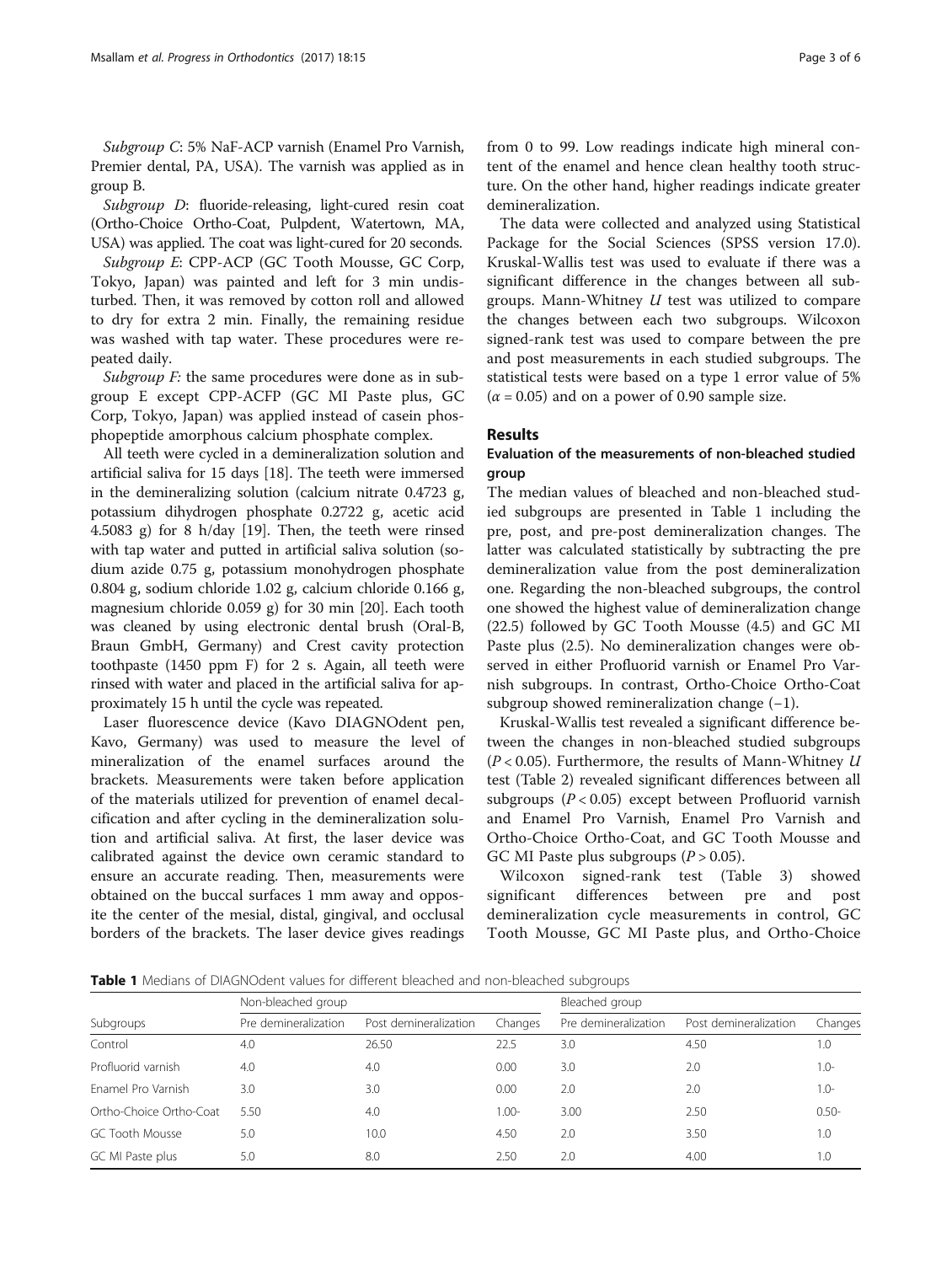<span id="page-3-0"></span>Table 2 Medians of DIAGNOdent values of demineralization changes for different bleached and non-bleached subgroups

| Subgroups               | Non-bleached group | Bleached group         |  |  |
|-------------------------|--------------------|------------------------|--|--|
|                         | Changes            | Changes                |  |  |
| Control                 | 22.5               | 1.0 <sup>A</sup>       |  |  |
| Profluorid varnish      | 0.00 <sup>A</sup>  | $1.0-$ <sup>B</sup>    |  |  |
| Enamel Pro Varnish      | 0.00 <sup>AB</sup> | $1.0$ BCD <sub>-</sub> |  |  |
| Ortho-Choice Ortho-Coat | $1.00 - B$         | $0.50 - BCD$           |  |  |
| <b>GC Tooth Mousse</b>  | 4.50 $\degree$     | 1.0 <sup>A</sup>       |  |  |
| GC MI Paste plus        | 2.50 <sup>C</sup>  | 10 <sup>A</sup>        |  |  |

Medians changes with the same superscript letters in the same column are non-significant according to Mann-Whitney U test. ( Significant at P<0.05)

Ortho-Coat subgroups  $(P < 0.05)$ . However, the changes that occurred in the former three subgroups were demineralization while it was remineralization in Ortho-Choice Ortho-Coat subgroup. On the other hand, no significant differences were found between pre and post demineralization cycle measurements in either Profluorid varnish or Enamel Pro Varnish subgroups  $(P > 0.05)$ .

## Evaluation of the measurements in bleached studied group

The medians of bleached studied subgroups are presented in Table [1.](#page-2-0) Demineralization changes were found in the control, GC Tooth Mousse, and GC MI Paste plus subgroups. Remineralization changes were observed in Profluorid varnish (−1), Enamel Pro Varnish (−1), and Ortho-Choice Ortho-Coat (−0.5) subgroups.

The results of Kruskal-Wallis test revealed a significant difference between the changes in bleached studied subgroups ( $P < 0.05$ ). In addition, the results of Mann-Whitney U test (Table 2) revealed significant differences between all subgroups ( $P < 0.05$ ) except between control and GC Tooth Mousse, control and GC MI Paste plus, Profluorid varnish and Enamel Pro Varnish, Profluorid varnish and Ortho-Choice Ortho-Coat, and Enamel Pro Varnish and Ortho-Choice Ortho-Coat subgroups  $(P > 0.05)$ .

Wilcoxon signed-rank test (Table 3) revealed significant differences  $(P < 0.05)$  between pre and post

demineralization cycle measurements in all subgroups except in Ortho-Choice Ortho-Coat subgroup  $(P = 0.096)$ . However, there was demineralization in control, GC Tooth Mousse, and GC MI Paste plus subgroups while there were remineralization in the remaining subgroups.

## Comparison between the demineralization changes for bleached and non-bleached subgroups

The demineralization changes between bleached and nonbleached subgroups (Table [4\)](#page-4-0) were significantly different in control and Profluorid varnish and GC Tooth Mousse subgroups ( $P < 0.05$ ). However, no significant differences were found in Enamel Pro Varnish, Ortho-Choice Ortho-- Coat, and GC MI Paste plus subgroups  $(P > 0.05)$ .

### **Discussion**

Development of WSLs around orthodontic brackets is still a common occurrence, jeopardizing the health and esthetics of the teeth [[21](#page-5-0)]. Five different topical agents utilized for prevention of enamel demineralization was evaluated in the present study. The study was conducted on bleached and non-bleached enamel tooth surfaces.

Several methods have been used to determine enamel demineralization such as visual inspection, photographic examination, fluorescent dye uptake, ultraviolet light, and laser fluorescence [\[18, 22, 23\]](#page-5-0). The latter (DIAGNOdent pen) was used in this study. It is easy to use and a reproducible method. Also, it was proved to be an effective tool for decalcification evaluation. Shi et al. reported that DIAGNOdent has a high specificity for lesions in the outer half of the enamel [[22\]](#page-5-0). Furthermore, Benham et al. showed that the DIAGNOdent was more accurate than visual assessment in detecting demineralization on the teeth [\[23\]](#page-5-0).

According to the results of non-bleached subgroups, all studied materials provided significant resistance to demineralization. This result was consistent with the results of other authors [[13, 18, 24](#page-5-0)–[27](#page-5-0)].

Ortho-Choice Ortho-Coat provided the highest significant resistant to demineralization among the studied materials. This finding is in agreement with those of Hu and

Table 3 Medians of pre and post demineralization DIAGNOdent values for bleached and non-bleached subgroups

|                              | Non-bleached group |                                              |                 |       | Bleached group |                                                      |                |           |
|------------------------------|--------------------|----------------------------------------------|-----------------|-------|----------------|------------------------------------------------------|----------------|-----------|
| Subgroups                    |                    | Pre demineralization Post demineralization Z |                 |       |                | P value Pre demineralization Post demineralization Z |                | $P$ value |
| Control                      | 4.0                | 26.50                                        | 2.807-          | 0.005 | 3.0            | 4.50                                                 | $-2.555$ 0.011 |           |
| Profluorid varnish           | 4.0                | 4.0                                          | $0.137 -$       | 0.891 | 3.0            | 2.0                                                  | $-2.414$ 0.016 |           |
| Fnamel Pro Varnish           | 3.0                | 3.0                                          | 1.473-0.141     |       | 2.0            | 2.0                                                  | $-2.530$ 0.011 |           |
| Ortho-Choice Ortho-Coat 5.50 |                    | 4.0                                          | $2.401 - 0.016$ |       | 3.00           | 2.50                                                 | $-1.667$ 0.096 |           |
| GC Tooth Mousse              | 5.0                | 10.0                                         | 2.807-          | 0.005 | 2.0            | 3.50                                                 | $-2.825$ 0.005 |           |
| GC MI Paste plus             | 5.0                | 8.0                                          | $2.405 - 0.016$ |       | 20             | 4.00                                                 | $-2.724$ 0.006 |           |

Significant at P<0.05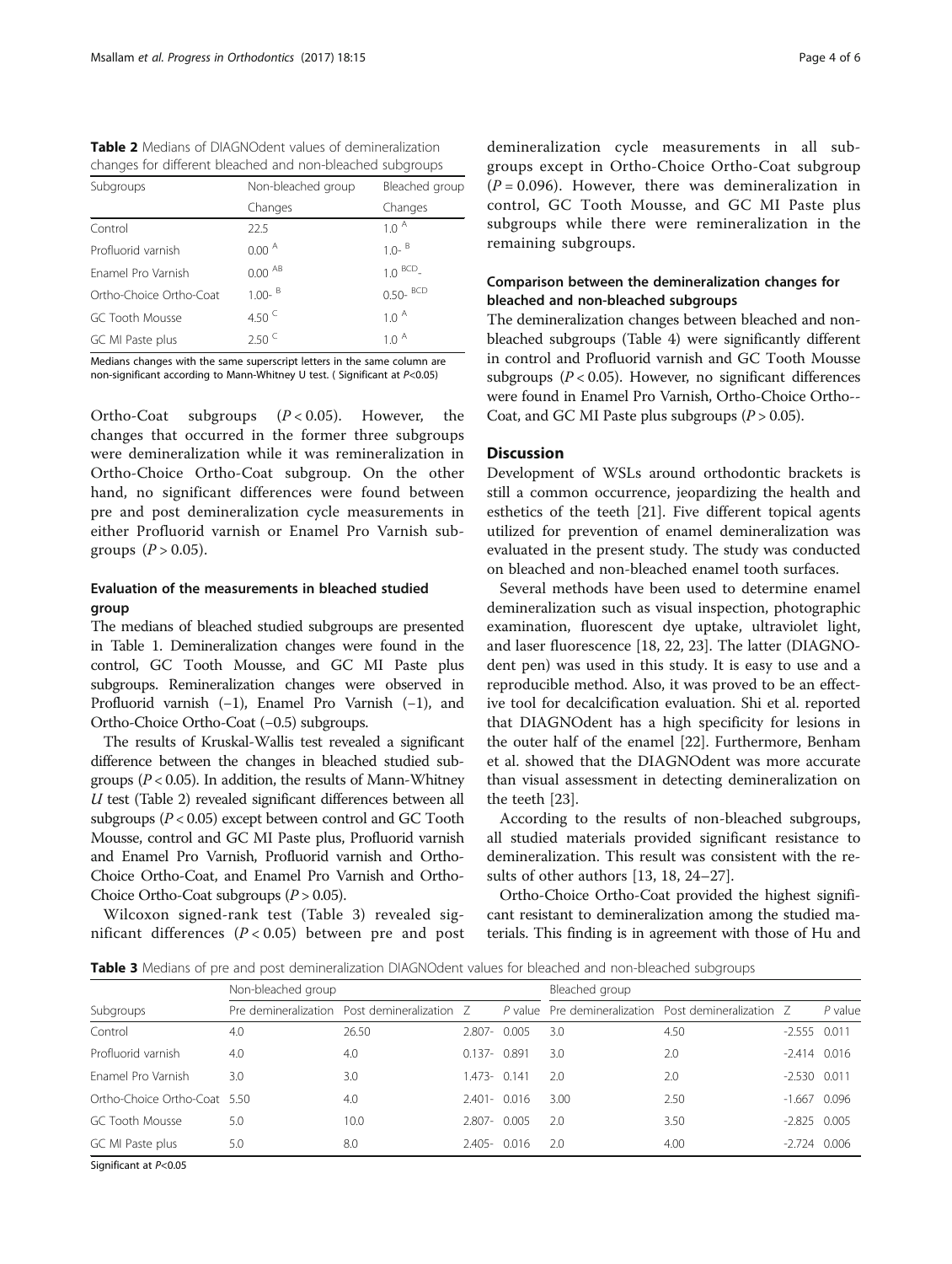|                                                  | Group        |          |                |          |           |
|--------------------------------------------------|--------------|----------|----------------|----------|-----------|
| Subgroups                                        | Non-bleached | Bleached | Mann-Whitney U |          | $P$ value |
| Control                                          | 22.50        | 1.00     | 0.000          | $-3.800$ | 0.000     |
| Profluorid varnish                               | 0.00         | $-1.00$  | 25,000         | $-1.982$ | 0.047     |
| Enamel Pro Varnish                               | 0.00         | $-1.00$  | 38,000         | $-0.967$ | 0.334     |
| Ortho-Choice Ortho-Coat                          | $-1.0$       | $-0.50$  | 31.500         | $-1.467$ | 0.142     |
| <b>GC Tooth Mousse</b>                           | 4.5          | 1.00     | 3.500          | $-3.562$ | 0.000     |
| GC MI Paste plus                                 | 2.5          | 1.00     | 27,000         | $-1.757$ | 0.079     |
| $\sim$ $\sim$ $\sim$ $\sim$ $\sim$ $\sim$ $\sim$ |              |          |                |          |           |

<span id="page-4-0"></span>Table 4 Medians of DIAGNOdent values of demineralization changes for different bleached and non-bleached subgroups

Significant at P<0.05

Featherstone, Salar et al., and Leizer et al., [[26](#page-5-0)–[28\]](#page-5-0). This probably attributed to the ability of Ortho-Choice Ortho-Coat to fluoride releasing which encourages the formation of  $CaF<sub>2</sub>$  and fluorapatite that enhance remineralization of the enamel [[29](#page-5-0)]. In addition, Ortho-Choice Ortho-Coat acts as a barrier around the bracket which may prevent the entry of saliva and oral fluid beneath the bracket and it provides smooth surface which prevents accumulation of dental plaque [[12](#page-5-0)].

The results of present study also revealed that both Profluorid varnish and Enamel ProVarnish had moderate effects among the studied materials in preventing the demineralization around the brackets. These findings are in agreement with those of Nalbantgil et al., Vivaldi-Rodriques et al., Ulkur et al., and Farhadian et al., [[10, 24](#page-5-0), [25, 30\]](#page-5-0). Furthermore, no significant difference was found between the two varnishes although they have a different mechanism of action. The demineralization inhibitory effect of the Enamel Pro was attributed to the formation of ACP crystals and apatite on enamel surface [[31\]](#page-5-0). On the other hand, Profluorid varnish produce deposits of  $CaF<sub>2</sub>$  and depositing F in porosities and micro channel in enamel surface [\[32](#page-5-0)].

The least effect on reduction of demineralization was observed with utilization of GC MI Paste plus and GC Tooth Mousse, respectively. This result was in line with those of Behnan et al. [\[18\]](#page-5-0). The little effect of GC Tooth Mousse and GC MI Paste plus on prevention of enamel demineralization could be explained by a long-term application that may be needed to provide the desired effect (release of ACP from CPP and deposition of Ca and P into the enamel surface) [[33](#page-5-0)]. The effect of GC MI Paste plus was significantly greater than that of GC Tooth Mousse. This could be contributed to the fluoride content of GC MI Paste plus augmenting its effect. This finding was in agreement with the results of Shetty et al., [\[34](#page-5-0)]. On other hand, our result was in disagreement with the results of Lata et al., who found that no clinical evidence effect on enamel remineralization by adding fluoride to CPP-ACP [\[14\]](#page-5-0).

The results for bleached subgroups showed that both varnishes and Ortho-Choice Ortho-Coat provided significant resistance to enamel demineralization. No significant difference was found between these three materials. However, in contrast to non-bleached subgroups either GC Tooth Mousse or GC MI Paste plus did not significantly reduce enamel demineralization compared to the control. These could be attributed to fluoride application during bleached protocol may enhance mineralization of enamel surfaces which was manifested by the lower reading of DIAGNOdent in the bleached subgroups in comparison to the non-bleached subgroups. This enhancement significantly increased the demineralization reduction potential of the varnishes and Ortho-Choice Ortho-Coat. On the other hand, it did not significantly augment the effects of the caseins.

#### Conclusions

- All studied materials significantly reduced enamel demineralization.
- Ortho-Choice Ortho-Coat had the highest potential to decrease enamel demineralization followed by Profluorid varnish, Enamel ProVarnish, GC MI Paste plus, and GC Tooth Mousse respectively.
- Either GC Tooth Mousse or GC MI Paste plus had no pronounced effects on prevention of enamel demineralization around orthodontic brackets bonded to bleached enamel surfaces.

#### Acknowledgements

No acknowledgement.

#### Authors' contributions

All authors share in all steps of this study. All authors read and approved the final manuscript

#### Competing interests

The authors declare that they have no competing interests.

#### Ethics approval and consent to participate

This study was approved from the committee orthodontic department and committee of graduate study and research of the faculty of dentistry Mansoura University in June 2014.

#### Publisher's Note

Springer Nature remains neutral with regard to jurisdictional claims in published maps and institutional affiliations.